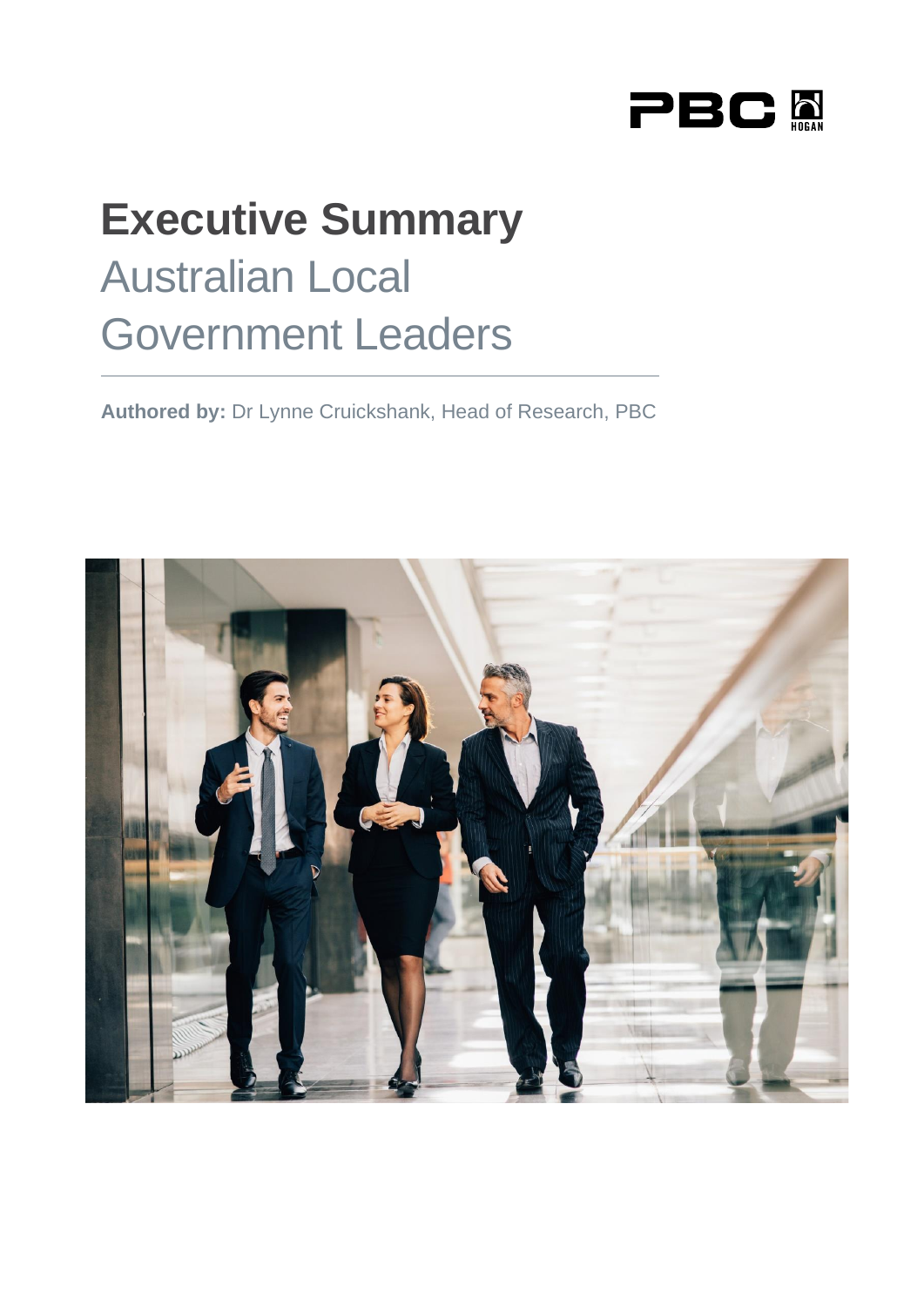### **Introduction**

**The current research endeavoured to obtain insight into what differentiates local government leaders from their counterparts in the private sector by exploring differences in relation to personality and multi-rater performance.** 

**Understanding what differentiates local government leaders and the strengths and opportunities that tend to be most prevalent amongst local government leaders is valuable in supporting the development of local government leadership talent.**

### **Personality differences across Australian local government and private sector leaders**

**Personality differences between local government leaders and private sector leaders were assessed using the following three assessments**



#### **Hogan Personality Inventory** (HPI)

The Hogan Personality Inventory (HPI) describes normal, or bright side personality - qualities that describe how we relate to others when we are at our hest



### **Hogan Development Survey** (HDS)

The Hogan Development Survey (HDS) describes the dark side of personality qualities that emerge in times of increased strain and can disrupt relationships. damage reputations, and derail people's chances of success.



### **Motives, Values, Preferences Inventory (MVPI)**

The MVPI describes personality from the inside - the core goals, values, drivers, and interests that determine what we desire and strive to attain.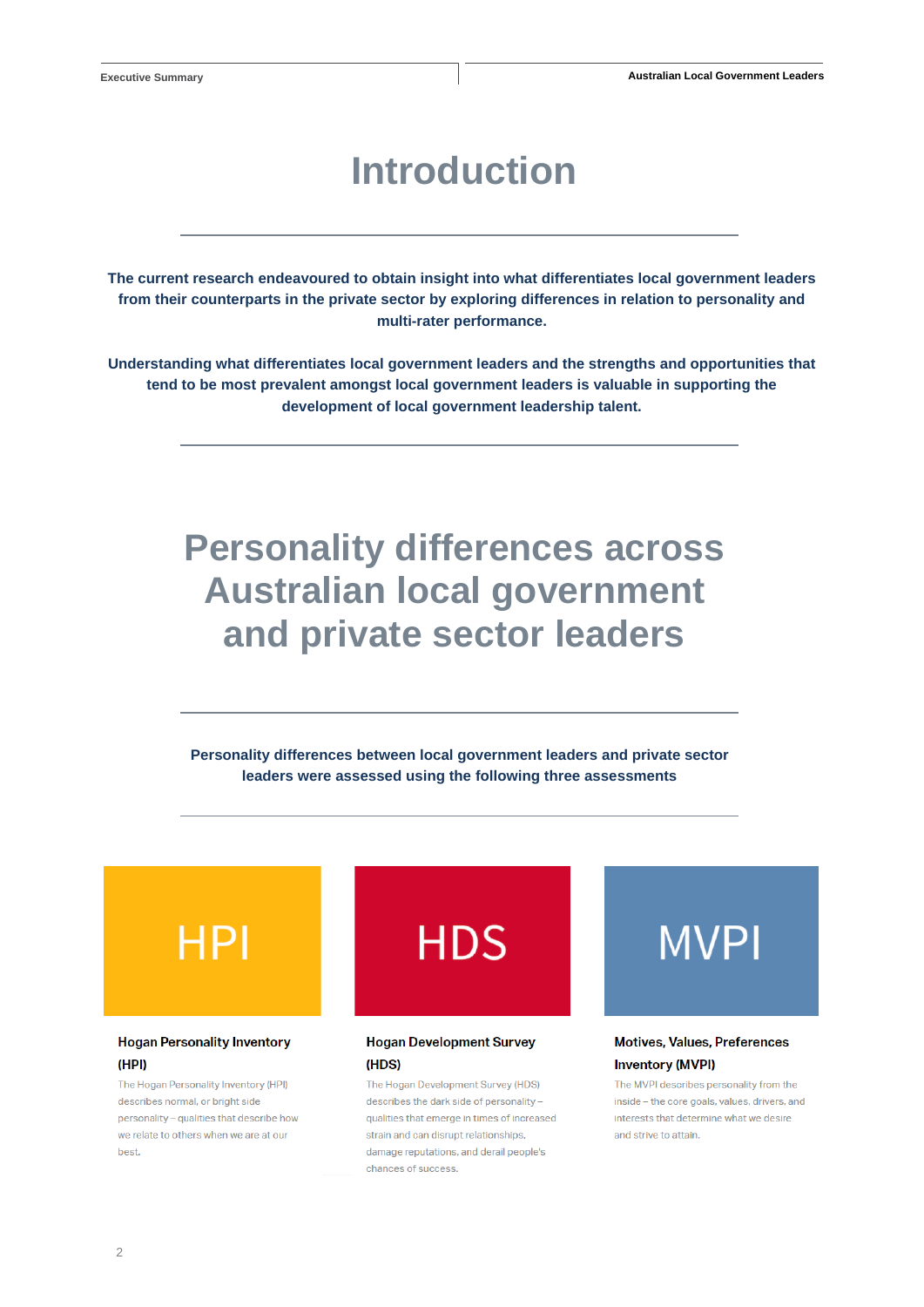### **Differences in day-to-day characteristics**

**When looking at differences in day-to-day characteristics, leaders within the local government sector were more likely to be resilient and able to handle high levels of pressure and workloads.**

Significant differences were found in relation to day-to-day personality tendencies which may contribute to differences in leadership styles and the approaches adopted when comparing local government leaders to leaders in the private sector.

Specifically, local government leaders were relatively more likely to display tendencies associated with being resilient; attentive to detail, procedures, rules and risks; driven and resultsfocused; curious and open-minded; independent and task-focused; and interested in learning and staying up to date.

### **Differences in derailers**

**Derailers (i.e. counterproductive work behaviours) can have a significant impact on the performance and reputation of leaders including by impacting on their leadership style.**

Significant differences were also found in relation to derailment tendencies which may contribute to differences in development needs and responses when in situations such as when under pressure or complacent. Specifically, leaders within the local government were less likely to derail by overreacting to situations and being tense under pressure; cynical of others and fault-finding; overly confident and ignoring one's shortcomings; taking unnecessary risks and acting impulsively; being overly perfectionistic and micromanaging others.

When looking more closely at derailment tendencies for local government leaders, the most prevalent derailment tendencies for these leaders were associated with holding exceptionally high standards of performance, being perfectionistic, exhibiting micromanaging behaviours, being inflexible and failing to delegate work to others.

The second most prevalent derailment tendencies were associated with overvaluing one's independence and being privately resentful regarding requests and work-related suggestions; and taking unnecessary risks, acting impulsively without thinking through the potential implications, and downplaying one's mistakes.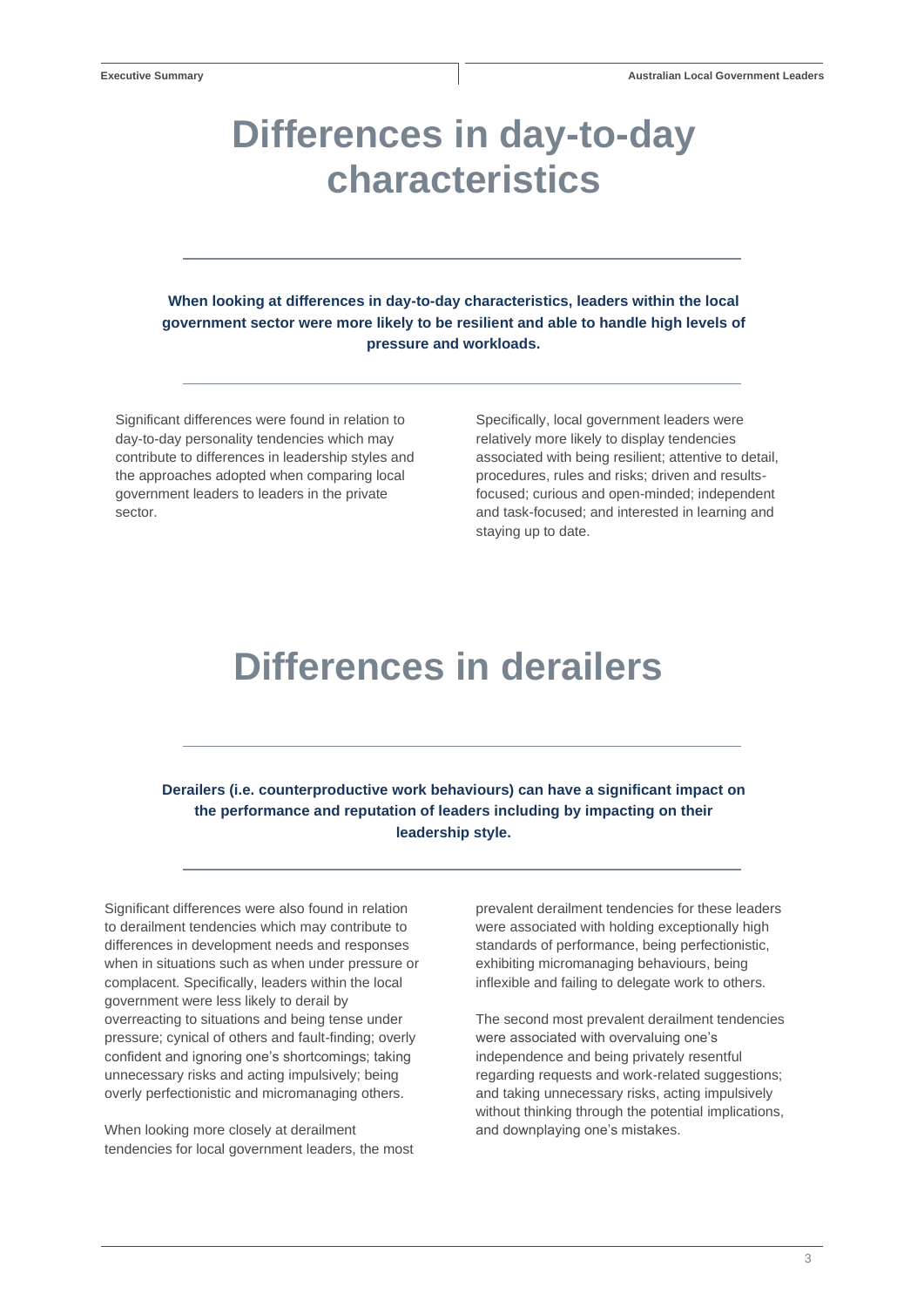

# **Differences in values, interests and drivers**

**Values, interests and drivers play an important role in the type of work environment and organisational culture that leaders are likely to foster.**

There were also significant differences between local government leaders and leaders in the private sector in relation to motivators and drivers which may contribute to differences in the types of work environments or cultures that they are likely to foster as a leader.

Specifically, local government leaders were relatively more likely to embrace values associated with helping others and making a positive contribution to society; dedication to strong personal beliefs; and innovation, creativity and style.

On the other hand, leaders in the private sector were relatively more likely to embrace values associated with opportunities to stand out and be noticed;

opportunities to socialise; competition and getting ahead; focusing on commercial outcomes; experiencing fun and variety.

When looking more closely at motivators and drivers for local government leaders, the most prevalent values were associated with opportunities to help others and contribute to society; and with engaging in analytical problem solving and objective decision making.

Other values that were relatively more prevalent included having an interest in high standards and appropriate social behaviour; valuing innovation and creative problem-solving.

4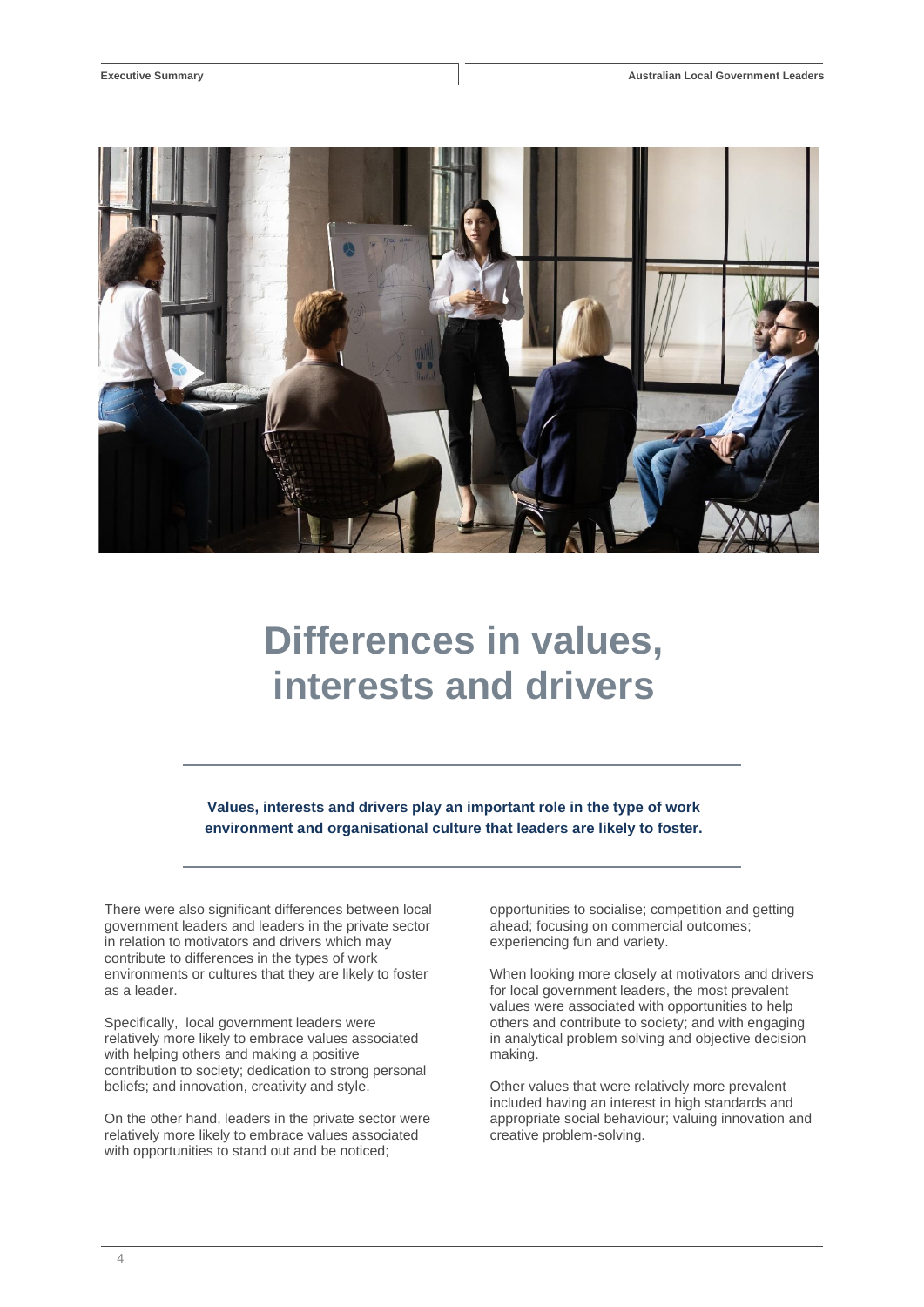# **Differences in leadership performance across local government and private sector leaders**

**An interesting question is whether these personality-based differences result in differences in leadership performance. To examine whether there were differences in leadership performance, research was conducted exploring differences on the Hogan 360 which is a multi-rater assessment tool designed to assess leader performance.**

When looking at differences in relation to performance on multi-rater assessments, there were a number of similarities including in relation to selfmanagement, relationship management, and working on the business (i.e. adding value through innovation and strategic planning). However, there were also some leadership capabilities where local government leaders scored lower relative to their private sector counterparts. Specifically, local government leaders scored lower on working in the business (i.e. achieving operational excellence), accountability, and being driven by internal and external customer needs.

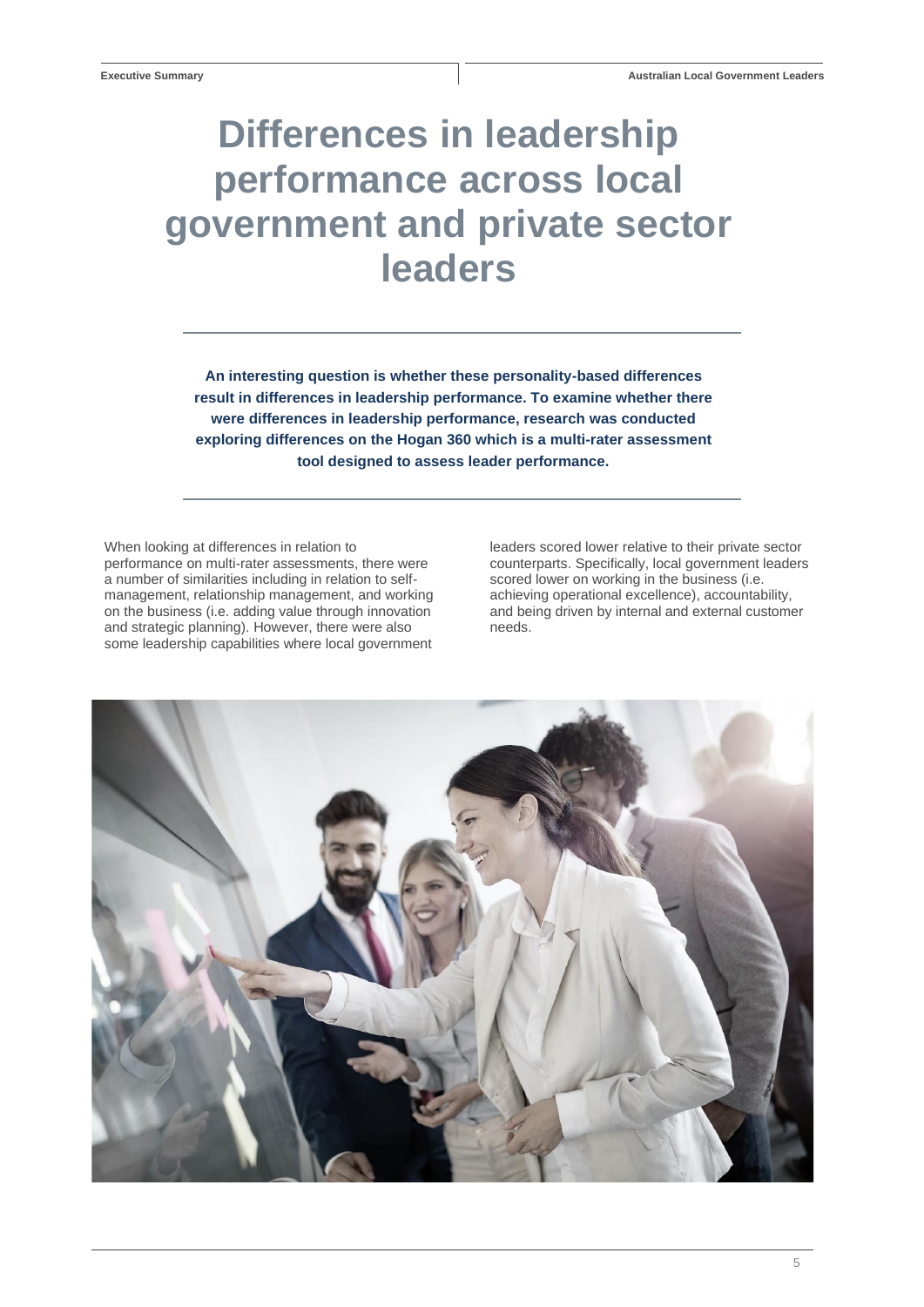

# **Similarities and differences in top strengths and top opportunities**

**When reviewing ranked strengths and opportunities for leaders within the local government and private sectors, there were some similarities in the top-rated strengths and opportunities to improve that emerged regardless of sector or leadership level (i.e. executive or manager).**

There were some similarities in the top-rated strengths and opportunities to improve when looking at local government leaders and private sector leaders.

This speaks to common leadership strengths and needs. In terms of strengths, these were having solid technical ability, experience and knowledge; having a strong work ethic; being steady and calm under pressure; having a professional approach.

In terms of opportunities to improve, these were stop taking on too much and spreading oneself too thin; challenging poor performance; delegating more; motivating others and improving morale.

There were also some differences in ranked strengths when comparing local government leaders and private sector leaders. Specifically, local government leaders were tended to be rated relatively higher on the strengths of having high ethical standards and integrity, being empathetic and supportive, and being visionary and strategic.

In terms of opportunities to improve, local government leaders tended to be rated higher on the opportunities of setting clearer goals and performance indicators; listening more and letting others have their say; and improving their time management and organisational skills.